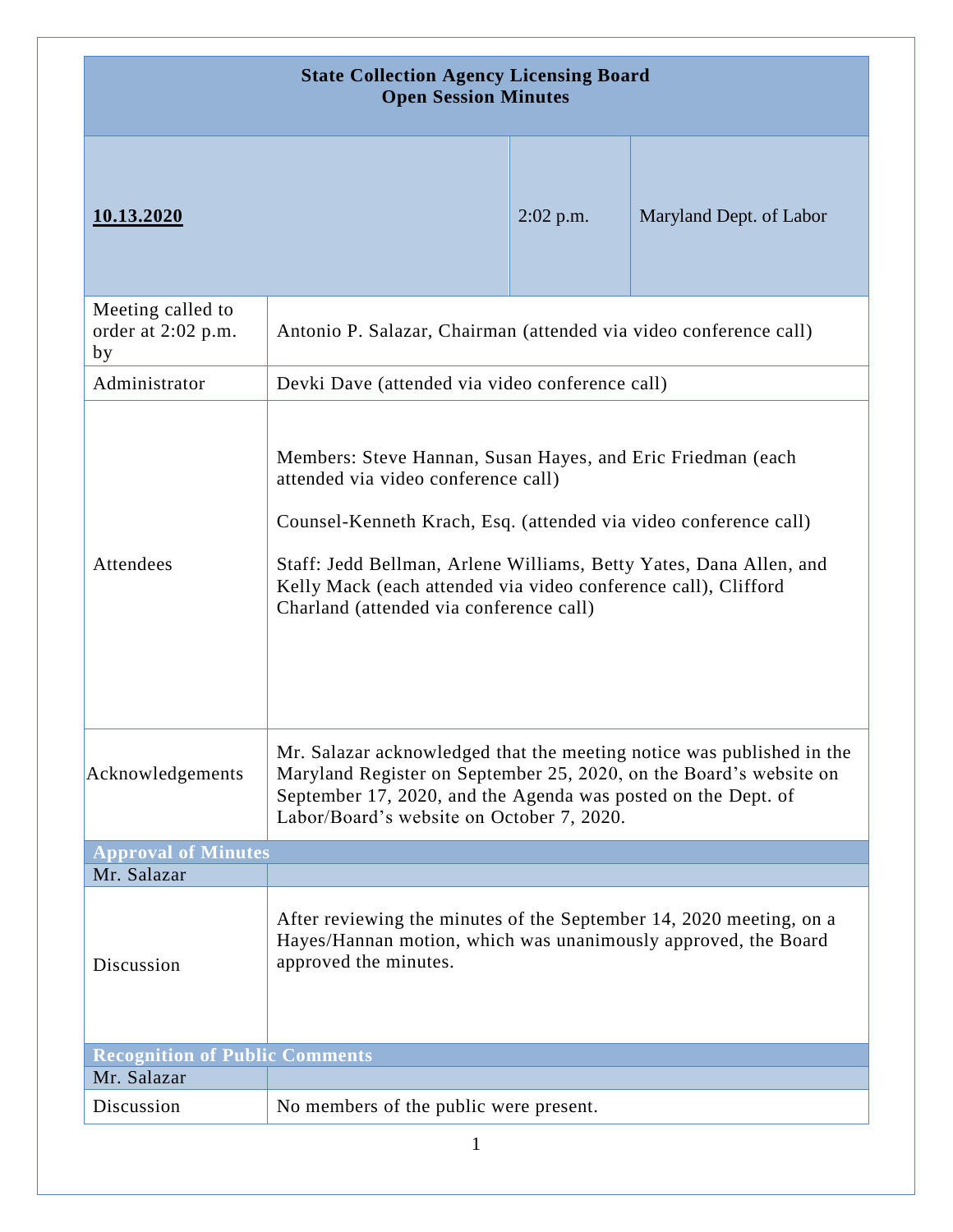| 1. Non-Depository Licensing Unit Report |                                                                                                                                                                                                                                                                                                                                                                                                                                                                                                                                                                                                                                                                                                                                                                                                                                                                                                                                                                                                                                                                                                                                 |  |
|-----------------------------------------|---------------------------------------------------------------------------------------------------------------------------------------------------------------------------------------------------------------------------------------------------------------------------------------------------------------------------------------------------------------------------------------------------------------------------------------------------------------------------------------------------------------------------------------------------------------------------------------------------------------------------------------------------------------------------------------------------------------------------------------------------------------------------------------------------------------------------------------------------------------------------------------------------------------------------------------------------------------------------------------------------------------------------------------------------------------------------------------------------------------------------------|--|
| Ms. Yates                               |                                                                                                                                                                                                                                                                                                                                                                                                                                                                                                                                                                                                                                                                                                                                                                                                                                                                                                                                                                                                                                                                                                                                 |  |
| Discussion                              | Ms. Yates presented the Non-Depository Licensing Unit report.<br>Ms. Yates advised the Board that each entity's application and<br>supporting materials for licensure had been reviewed and found to<br>have satisfied the licensing qualifications as set forth in Ms. Yates'<br>Memo. Ms. Yates proceeded to recommend that the Board issue<br>collection agency licenses to the following entities: SLK Global<br>Philippines, Inc., National Medical Administrators, Inc., Stillman, P.C.,<br>ARC Select Services, LLC, DigniFi Tech Inc., Liquid Global Company,<br>LLC, Revco Solutions, Inc., and Alliant Capital Management, LLC.<br>On a Hannan/Hayes motion, which was unanimously approved, the<br>Board voted to issue licenses to all recommended applicants.<br>Ms. Yates also informed the Board that there were no change in<br>control requests from any entities. Ms. Yates also informed that<br>there was only one collection agency licensee that surrendered its<br>license in the past 30 days. That entity's name was Alltran Education,<br>Inc. and its license surrender was not related to COVID-19. |  |

## **2. Consumer Services Unit Report**

| Ms. Mack          |                                                                                                                                                                                                                                                                                                                                                                                                                                                                                                                                                                                                                                                                                                                                                                                |
|-------------------|--------------------------------------------------------------------------------------------------------------------------------------------------------------------------------------------------------------------------------------------------------------------------------------------------------------------------------------------------------------------------------------------------------------------------------------------------------------------------------------------------------------------------------------------------------------------------------------------------------------------------------------------------------------------------------------------------------------------------------------------------------------------------------|
| <b>Discussion</b> | Ms. Mack presented the Consumer Services Unit Complaint report.<br>Ms. Mack advised that the total number of debt collection complaints<br>received so far in FY21 is 49.33 complaints are currently open (which<br>includes some carried over from FY20) and 47 have been closed (which<br>includes those closed since July 1, 2020). Further, Ms. Mack compared<br>complaints by fiscal year, noting a declining trend from 2013 through<br>2019 from 615, 504, 375, 261, 205 and 181, respectively and also noting<br>that complaints are increasing by 24.5% from 2020. Ms. Mack provided<br>previous year's complaints numbers from 2007 to 2012 as per Ms. Hayes'<br>request from the last Board meeting and a discussion ensued about the<br>changing complaint volume. |

| 3. Enforcement Unit Report |                                                                                                                                 |
|----------------------------|---------------------------------------------------------------------------------------------------------------------------------|
| Ms. Allen                  |                                                                                                                                 |
| Discussion                 | Ms. Allen presented the Enforcement Unit report. She reported that<br>there are 8 collection agency cases in pre-charge status. |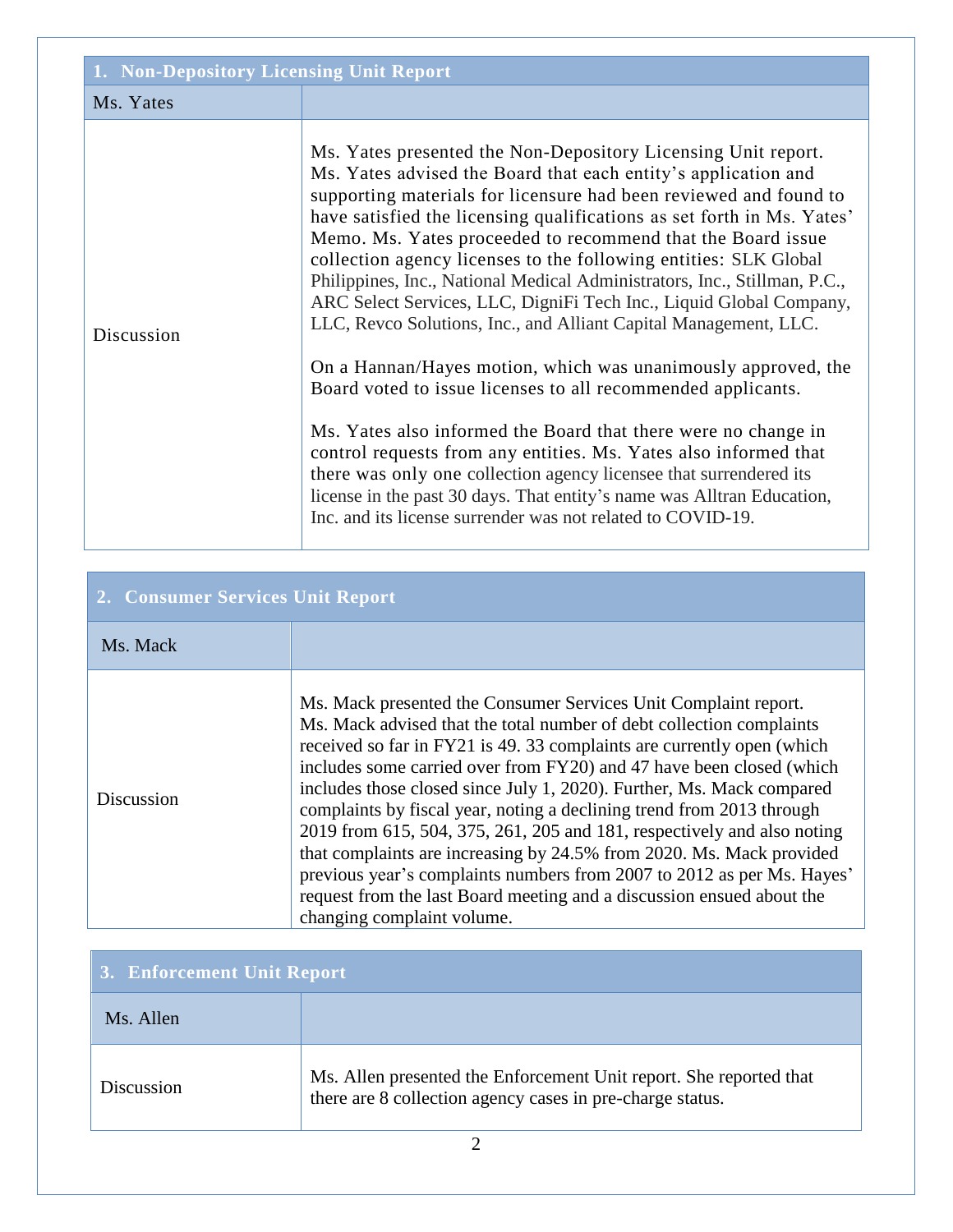| 4. NACARAA Report |                                                                                                                                                                                                                                                                                                                                                                                                                                                                                                                                        |  |
|-------------------|----------------------------------------------------------------------------------------------------------------------------------------------------------------------------------------------------------------------------------------------------------------------------------------------------------------------------------------------------------------------------------------------------------------------------------------------------------------------------------------------------------------------------------------|--|
| Ms. Mack          |                                                                                                                                                                                                                                                                                                                                                                                                                                                                                                                                        |  |
| Discussion        | Ms. Mack made a presentation on the recently completed NACARA annual<br>meeting. Ms. Mack stated that the 2020 NACARA Conference and Annual<br>Meeting was held as a virtual webinar from October 5 <sup>th</sup> -7 <sup>th</sup> . She said it was<br>an informative presentation and state-counterpart networking opportunity.<br>The Annual Conference was scheduled to be held in Nashville, TN; however,<br>the NACARA Board made the decision in April, 2020 to not have the in-<br>person meeting and to conduct it virtually. |  |
|                   | Ms. Mack stated that Mr. Carter and Ms. LeJeune presented on behalf of the<br>Federal Trade Commission agency and reported that there were 3.2 million<br>complaints filed in 2019, 1.7 million in fraud reports (23% reported a loss)<br>and 1.9 billion in total fraud losses.                                                                                                                                                                                                                                                       |  |
|                   | Ms. Mack stated that the Regulator Roundtable Moderated by Mr. Johnson<br>led discussions and yielded a robust networking opportunity for all members<br>to discuss hot topics/trends surfacing in the industry. Ms. Mack stated that<br>issues discussed included collection agency employee challenges related to<br>COVID-19, including a discussion of the State of Washington indicating their<br>Mortgage Lender Licensees could work from home subject to appropriate<br>data security requirements etc.                        |  |
|                   | Ms. Mack stated that the CFPB Update provided by Mr. McNamara reported<br>a 44% spike in complaints from March - July 2019 to March - July 2020, a<br>massive drop in payday loans during the pandemic, a drop in auto<br>delinquency cases, and a decline in credit card debt during this period.                                                                                                                                                                                                                                     |  |
|                   | Ms. Mack stated that the State Examination System (SES) is being used by 30<br>states now. Maryland is one of the states engaged in the SES trials and is<br>expected to adopt the system early next year. Ms. Mack stated that Ms.<br>Madden and Mr. Reid co-presented on changes since COVID-19 and noted<br>that emergency orders in Nevada, Washington, DC and Louisiana halted debt<br>collection activity. Ms. Hayes advised the Board that DC had extended its<br>prohibition on collection activity until 1/1/21.              |  |
|                   | Ms. Mack noted that Assistant Commissioner Bellman has been voted<br>NACARA President for the upcoming year. There will be a new VP and the<br>Treasurer carried over from the previous term. Ms. Mack stated that she will<br>remain as Chair of the NACARA 2020 conference and annual meeting<br>planning committee. The plan is to hopefully have an in-person meeting in<br>2021.                                                                                                                                                  |  |